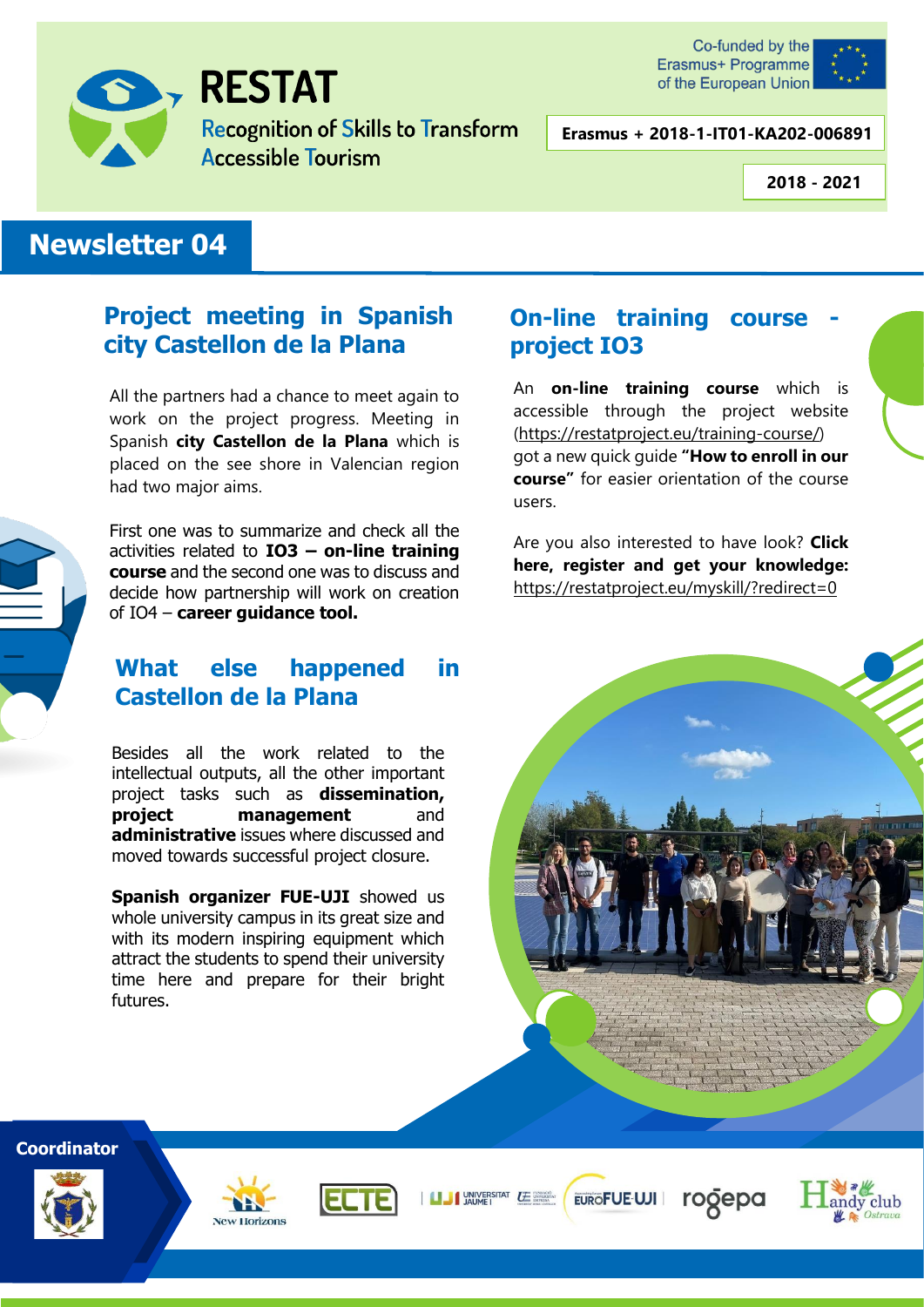

### **Career guidance tool system of work**

**RESTAT's Career Guidance Tool** will take the form of an online platform microsite. The Tool:

- will identify and aggregate an individualized skills portfolio and competences in correspondence with a **multitude of employment** types and sectors.
- will generate a **tailor-made employment** guidance module going beyond existing generic validation tools, offering effective support to translate skills into real human capital.
- will provide users the opportunity to **interact with the platform**, evaluate and comment on sector skills recommendations.





# **Career guidance tool as the last project output**

Are you questioning yourself, your current or future employees **where is your right work position?** Whether your skills are useful **in accessible tourism sector or not**?

For those answer seekers there is another project tool in development process. **Career guidance tool** should help anyone interested to find out **which position or positions in accessible tourism sector would be convenient for their specific skills.**

One part of the career guidance tool work with **personal characteristics**, while other works **with knowledge** which is possible to acquire through long time practise in accessible tourism sector or through RESTAT project developed educational tools – **Skill endorsing tool** and **On-line educational course**.

Skills prioritized as crucial for accessible tourism in **Skills endorsing tool (IQ1)** are checked again in **Career guidance tool** to help to give us the answer.

**Coordinator**







I I UNIVERSITAT LE

EUROFUE-UJI rogepa